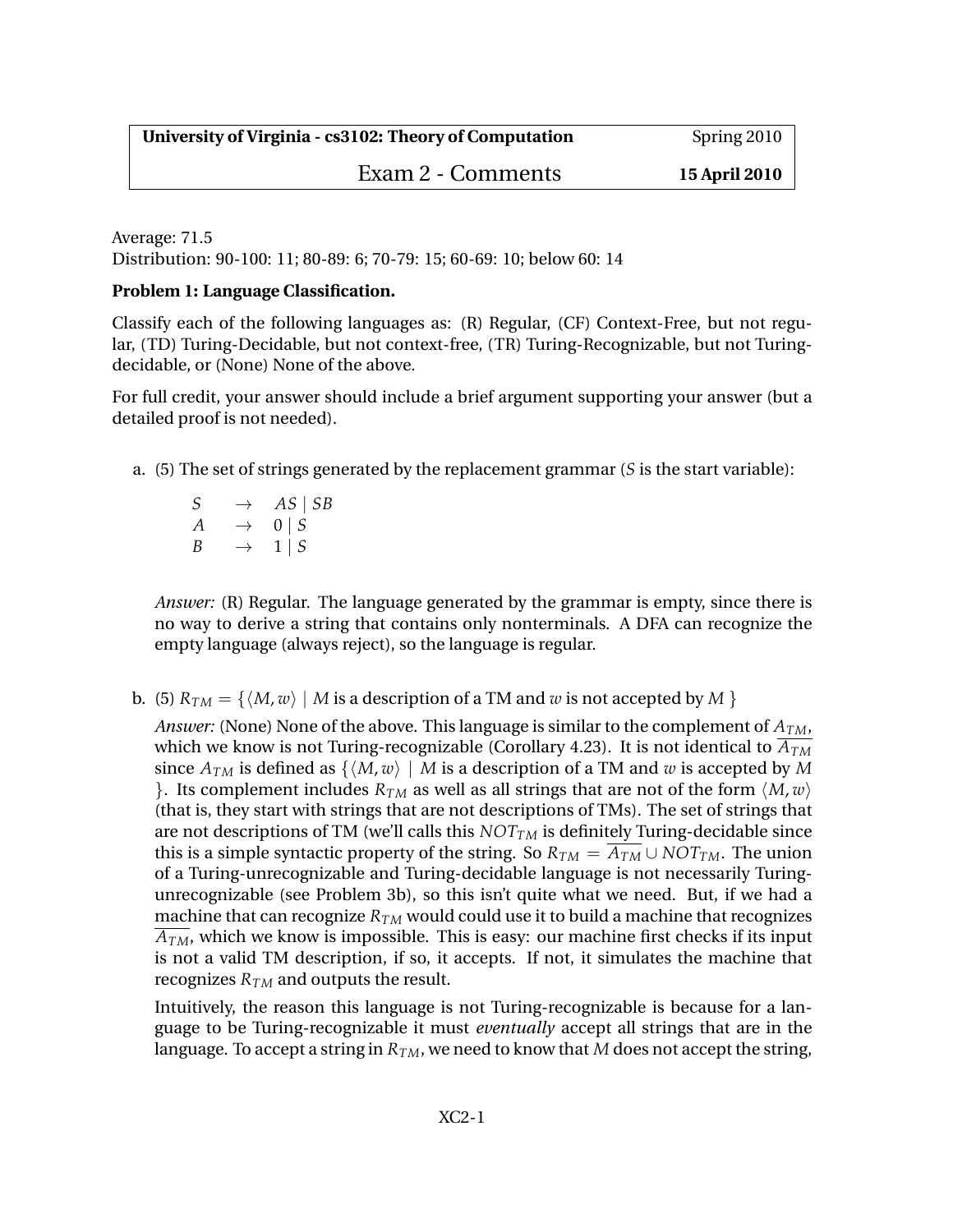which means *M* either rejects it or runs forever. This cannot be determined by simulating *M*.

c. (5) *POWER* = { $1^x * * 1^y = 1^z | x, y, z \in \mathcal{N}, z = x^y$ }

*Answer:* (TD) Turing-Decidable, but not context-free. We know it can be decided by a Turing machine, using a similar approach to how we decided the *MULT* language in class, so it must be in Turing-decidable. We know it is not context-free because it requires keeping track of more than one unbounded value. A more formal proof would use the pumping lemma for CFLs.

d. (5) *UVA-WINS* =  $\{y \mid y \text{ is a four-digit string representing a year between 2000 and 2999\}$ and UVa wins an NCAA soccer championship (Men's or Women's) in that year  $\}$ 

*Answer:* (R) Regular. The language is finite, so there must be *some* DFA that recognizes it. We don't happen to know exactly which one yet, but we know there must be some DFA that recognizes the language, so it must be regular.

**Problem 2: Decidability.** For each subpart, answer whether or not the language is Turingdecidable. A full credit answer must include a convincing argument supporting your answer.

a. (10) *REPEATS-STATE*<sub>*TM*</sub> = { $\langle M, w \rangle$ |*M* is a description of a TM and *M* enters some FSM state more than once in processing input *w*. }

*Answer: REPEATS-STATETM* is Turing-decidable. The key insight is the number of FSM states in a TM is finite, so the maximum number of steps a TM may run without reentering an FSM state more than once is  $2|Q| - 1$ . We can decide the language with a TM. It is easiest to describe it as a multi-tape TM (which we know can be simulated by a single-tape TM), where we use the second tape to keep track of the entered states. Initially, we write each label in *Q* on the second tape twice. Then, simulate *M* on *w*. For every step, *M* transitions into some state *q*. Look for *q* on the second tape. If it is found, cross it off (write an *X*); if not, it has been entered twice, so *accept*. If *M* accepts or rejects, then *M* finishes without entering any state twice, so *reject*. This is a decider, since it is guaranteed to finish in no more than 2|*Q*| simulated steps.

b. (10) *REPEATS-START*<sub>*TM*</sub> = { $\langle M, w \rangle$ |*M* is a description of a TM and *M* will enter  $q_0$  more than once in processing input *w*. }

*Answer: REPEATS-STATETM* is **not** Turing-decidable. We prove this using a reduction from *HALTSTM* to *REPEATS-STATETM*.

Assume *REPEATS-STATE* $_{TM}$  is decidable. Then, there exists a TM  $M_{RS}$  that decides it. We could use it to construct a machine,  $H(\langle M, w \rangle)$ , that decides  $HALTS<sub>TM</sub>$ :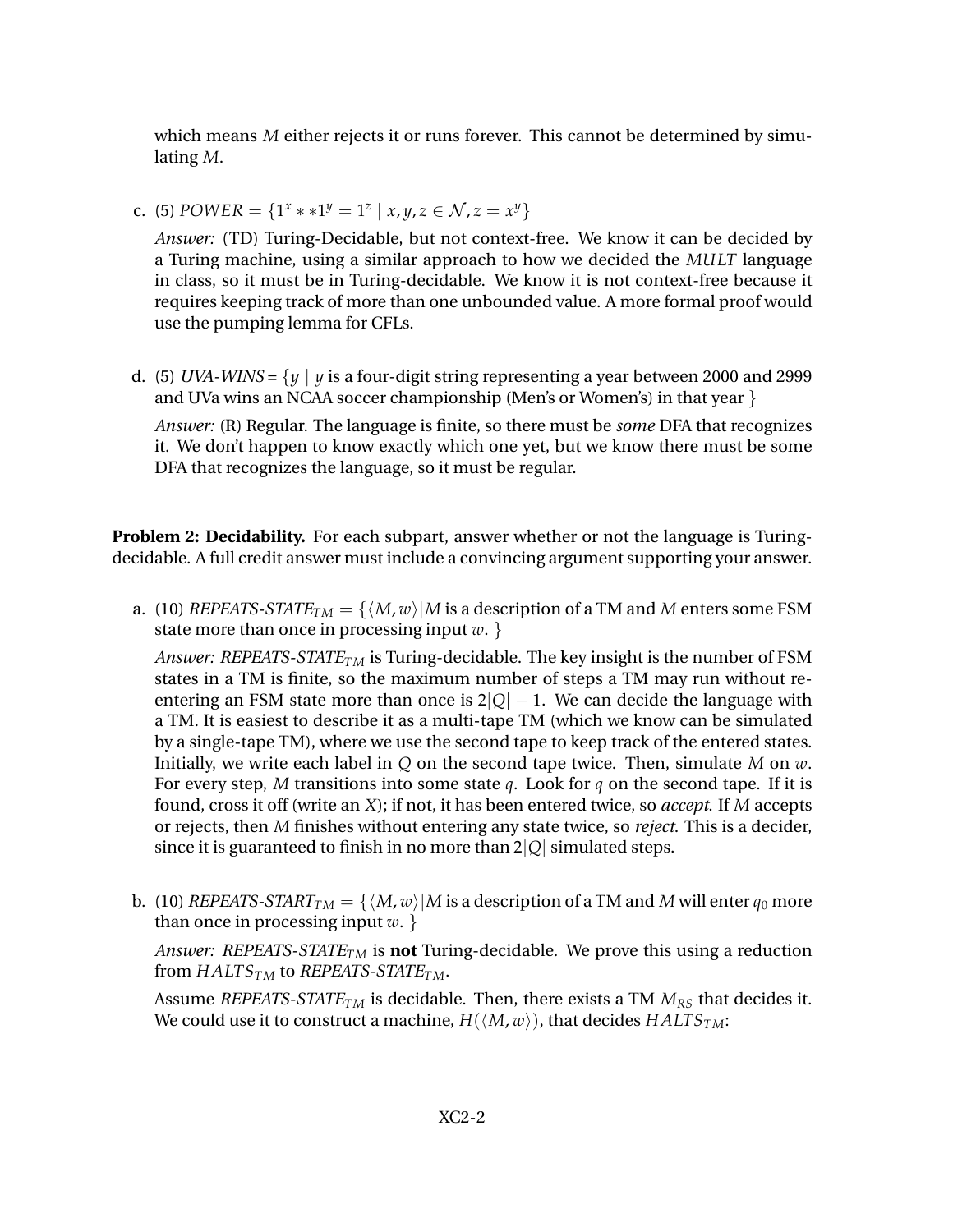- (a) Construct a machine  $M'$  that adds a state  $q_{start}$  to  $M$  that is the start state of  $M'$ . Add transition rules from *qstart* to *q*<sup>0</sup> that write the same symbol they read and move left. (Note that on a one-way infinite tape TM, this leaves the tape in exactly the same configuration, and only changes the FSM's state to  $q_0$ .) Replace all the transitions in *M* to  $q_{accept}$  or  $q_{reject}$  with transitions to  $q_{start}$ . This means *M'* behaves identically to *M*, except it re-enters its start state only if *M* would accept or reject since there are no other transitions to *qstart*.
- (b) Simulate  $M_{RS}(\langle M', w \rangle)$  and output the result.

Thus, we have a contradiction and *REPEATS-STATETM* must be undecidable.

c. (10) *REPEATS-CONFIGURATION*<sub>*TM*</sub> = { $\langle M, w \rangle$ |*M* is a description of a TM and *M* will repeat some configuration in processing *w* }

Hint: Recall that the configuration of a Turing machine is the entire contents of the tape, the current FSM state, and the tape head position. For full credit, your answer must include a correct reduction proof.

*Answer: REPEATS-CONFIGURATION<sub>TM</sub>* is **not** Turing-decidable. We prove this using a reduction from *HALTSTM* to *REPEATS-CONFIGURATIONTM* (abbreviated *RCTM*. The most tricky part to realize is that there are ways a TM could never halt but also never repeat a configuration. This means, if  $\langle M, w \rangle \in RC_{TM}$  we know  $\langle M, w \rangle \notin HALTSTM$ , but if  $\langle M, w \rangle \notin RC_{TM}$  we do not know whether or not it halts. To deal with this, our reduction proof construction needs to create a machine M' that only repeats a configuration if *M* halts.

Assume *RCTM* is decidable. Then, there exists a TM *MRC* that decides it. We could use it to construct a machine,  $H(\langle M, w \rangle)$ , that decides  $HALTS_{TM}$ :

- (a) First, simulate  $M_{RC}(\langle M, w \rangle)$ . If it accepts, *reject*. (If a configuration repeats, we know the machine can never halt since it must do exactly what it did last time it was in the same confiruation.)
- (b) Now we know either *M* halts, or it doesn't halt without repeating a configuration. So, construct a machine M' that repeats a configuration if *M* halts. This is easy: replace transitions to *qaccept* and *qreject* with transitions to a new state *qrepeat* where  $\delta(q_{repeat}, a) = (q_{repeat}, \sqcup, L)$  for all  $a \in \Gamma$ . This eventually leads to a configuration repeating (when the tape head reaches the left edge of the tape).
- (c) Simulate  $M_{RC}(\langle M', w \rangle)$  and output the result.

Thus, we have a contradiction and *RCTM* must be undecidable.

## **Problem 3: Language Classes.**

a. (10) Define a *type of machine* that *recognizes* the set of languages in the *Mystery Class* ellipse (see original exam for picture).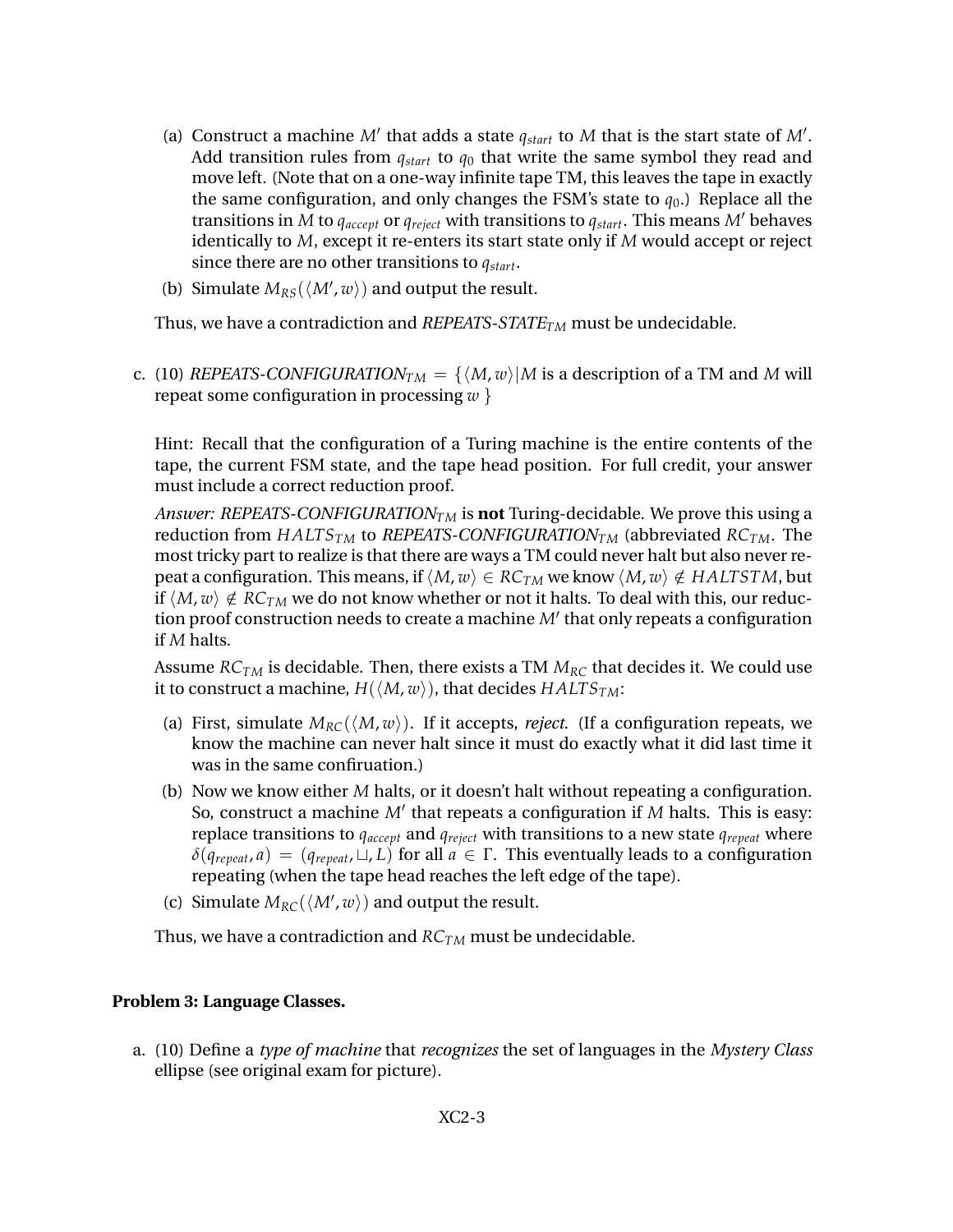*Answer:* Discussed in Class 23.

b. (5) If *A* is a Turing-recognizable language and  $B \subseteq A$ , is *B* necessarily a Turing-recognizable language? (Prove or disprove.)

*Answer:* **No.** Here's a counterexample:  $B = \overline{HALTS_TM}$ ,  $A = \Sigma^*$ . *B* is a subset of *A* since *A* is the set of all strings. *B* is not Turing-recognizable, but *A* is Turing-recognizable (it can even be decided by at DFA).

c. (5) If *A* and *B* are Turing-decidable languages is the concatenation of *A* and *B* a Turingdecidable language? The concatenation of *A* and *B* is the language  $\{xy | x \in A, y \in B\}$ . (Prove or disprove.)

*Answer.* **Yes.** Since *A* and *B* are decidable, there exist TMs  $M_A$  and  $M_B$  that decide them. Note that we cannot just link together machines that decide *A* and *B* since *M<sup>A</sup>* will be have differently on input *xy* than it would on input *x*. Instead, we have to try all possible ways of splitting the input into *x* and *y*. The number of possible ways is finite (the length of the input), so it is no problem to try them all. Here's a pythonish sketch of the algorithm:

```
decideConcat(w, MA, MB):
for i in range(length(w)):
   if ((MA(w[:i]) and MB(w[i:])): return True
return False
```
**Problem 4: Janus Machine.** (15) Consider a Janus Machine which is similar to a Turing machine except it has two heads which we will call the alpha and zeta heads. Initially, the alpha head starts at the left edge of the tape and the zeta head starts at the leftmost blank square (that is, one square after the end of the input). On each step, the input symbols under both heads are read, each head can a symbol on the tape, and each head can move one square left or right. Thus, the transition function for a Janus machine has three inputs and

$$
\delta:Q\times\Gamma\times\Gamma\to Q\times\Gamma\times\{\mathbf{L},\mathbf{R}\}\times\Gamma\times\{\mathbf{L},\mathbf{R}\}
$$

Prove that the set of languages that can be decided by a Janus Machine is identical to the set of language that can be decided by a Turing machine. (A super-full credit answer would also resolve an important ambiguity in the computing model for the Janus machine.)

*Answer:* Discussed in Class 23.

**Problem 5: Fading Tape Machine.** Consider a machine similar to a Turing machine, with an infinite tape, single tape head, and FSM controller, but where the symbols written on the tape are written with an ink that fades over time. The applies to both the original input written on the tape, and all symbols written on the tape by the machine.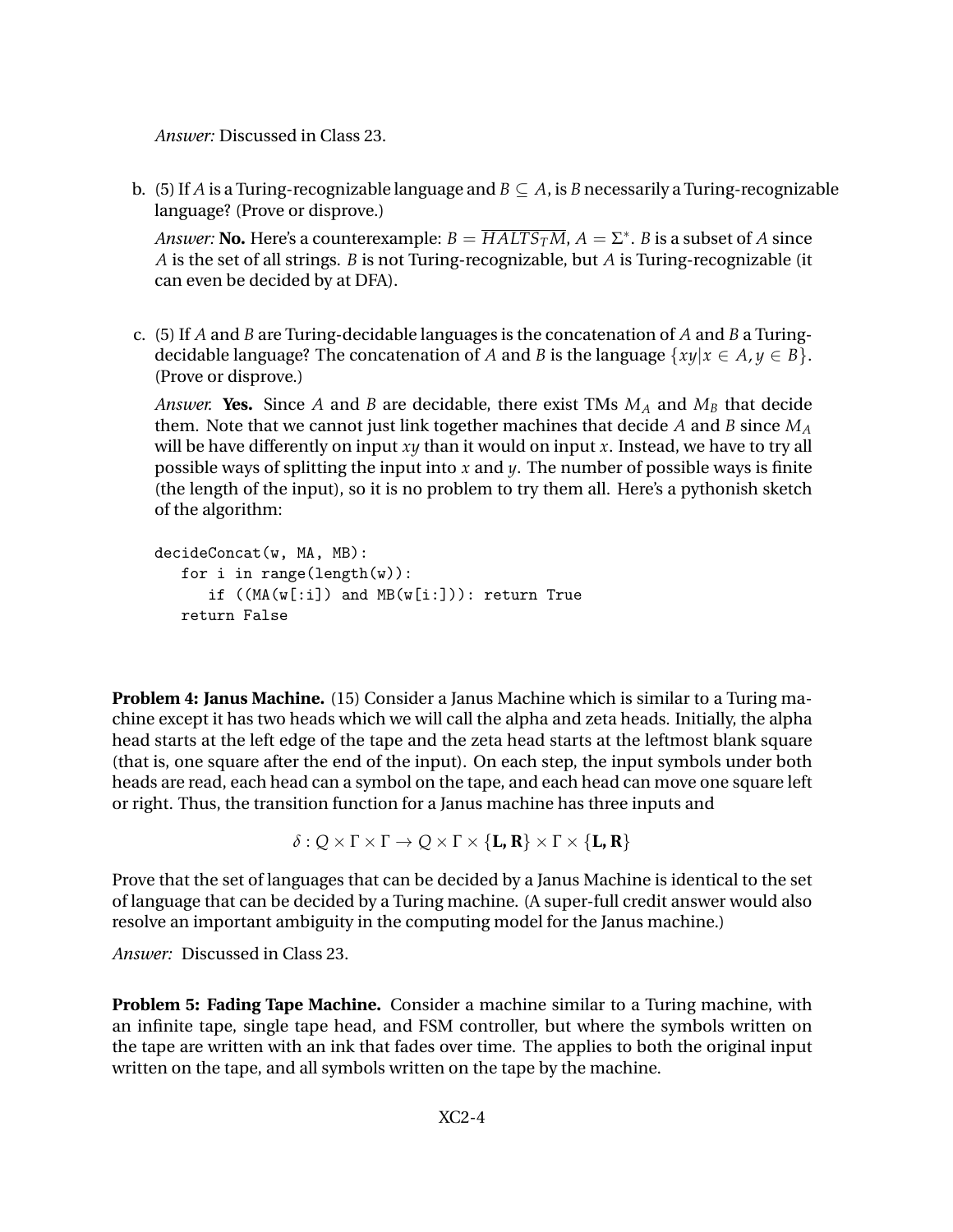A formal description of a Fading Tape machine is identical to that of a TM except for the addition of  $K \in \mathcal{N}$ , a natural number that gives the number of steps it takes for ink to fate. After *K* steps without being written, the symbol in a square becomes indistinguishable from a blank. Note that the value of *K* can be any natural number, but it is part of the description of the machine (that is, the value of *K* cannot depend on the input).

We can formalize our Fading Tape machine by adding a step-counter to the machine and thinking of each write as including a time-stamp. The configuration for a Fading Tape machine is the left side of the tape (note that each tape square now contains a pair consisting of the tape symbol and time stamp), the current FSM state, the current step count, and the right side of the tape. Thus, the extended transition function for a Fading Tape machine is,

$$
\delta^*: (\Gamma, \mathcal{N})^* \times Q \times \mathcal{N} \times (\Gamma, \mathcal{N})^* \to (\Gamma, \mathcal{N})^* \times Q \times \mathcal{N} \times (\Gamma, \mathcal{N})^*
$$

A partial definition of  $\delta^*$  is below (we have omitted the rules for dealing with the edge of the tape, but these are similar to the rules for a standard TM).

$$
\forall u, v \in (\Gamma, \mathcal{N})^*, a, b \in \Gamma, n_i \in \mathcal{N}, q \in \mathcal{Q}: \n\text{if } q \in \{q_{accept}, q_{reject}\}: \n\delta^*(u, q_F, n, v) = (u, q_F, n, v) \n\text{else:} \n\text{if } \delta(q, \sqcup) = (q_r, c, \mathbf{L}) \text{ and } n_s - n_b > K \text{ or } b = \sqcup: \n\delta^*(u(a, n_a), q, n_s, (b, n_b)v) = \delta^*(u, q_r, n_s + 1, (a, n_a)(c, n_s + 1)v) \n\text{if } \delta(q, \sqcup) = (q_r, c, \mathbf{R}) \text{ and } n_s - n_b > K \text{ or } b = \sqcup: \n\delta^*(u, q, n_s, (b, n_b)v) = \delta^*(u(c, 0), q_r, n_s + 1, v) \n\text{if } \delta(q, b) = (q_r, c, \mathbf{L}) \text{ and } n_s - n_b \leq K: \n\delta^*(u(a, n_a), q, n_s, (b, n_b)v) = \delta^*(u, q_r, n_s + 1, (a, n_a)(c, n_s + 1)v) \n\text{if } \delta(q, b) = (q_r, c, \mathbf{R}) \text{ and } n_s - n_b \leq K \n\delta^*(u, q, n_s, (b, n_b)v) = \delta^*(u(c, 0), q_r, n_s + 1, v)
$$

Note: the original question incorrectly used  $(c, 0)$  instead of  $(c, n<sub>s</sub> + 1)$  as the output symbol. This doesn't actually change the answers, but if all the time stamps are written as 0 in the definition, then after step *K* the machine cannot write anything except blanks (so the entire tape would be permanently effectively blank after step *K*).

a. (10) To define the computing model for the Fading Tape machine, we need to specify its initial configuration. Provide a suitable description of the initial configuration to fill in the missing space in the computing model definition below.

A Fading Tape Machine  $M = (Q, Σ, Γ, δ, q_0, q_{accept}, q_{reject}, K)$  accepts a string  $w \in \Sigma^*$  iff

*δ* ∗ (*initial configuration needed*) = (*γL*, *qaccept*, *nany*, *γR*)

for some  $\gamma_L$ ,  $\gamma_R \in (\Gamma, \mathcal{N})^*$  and  $n_{any} \in \mathcal{N}$ .